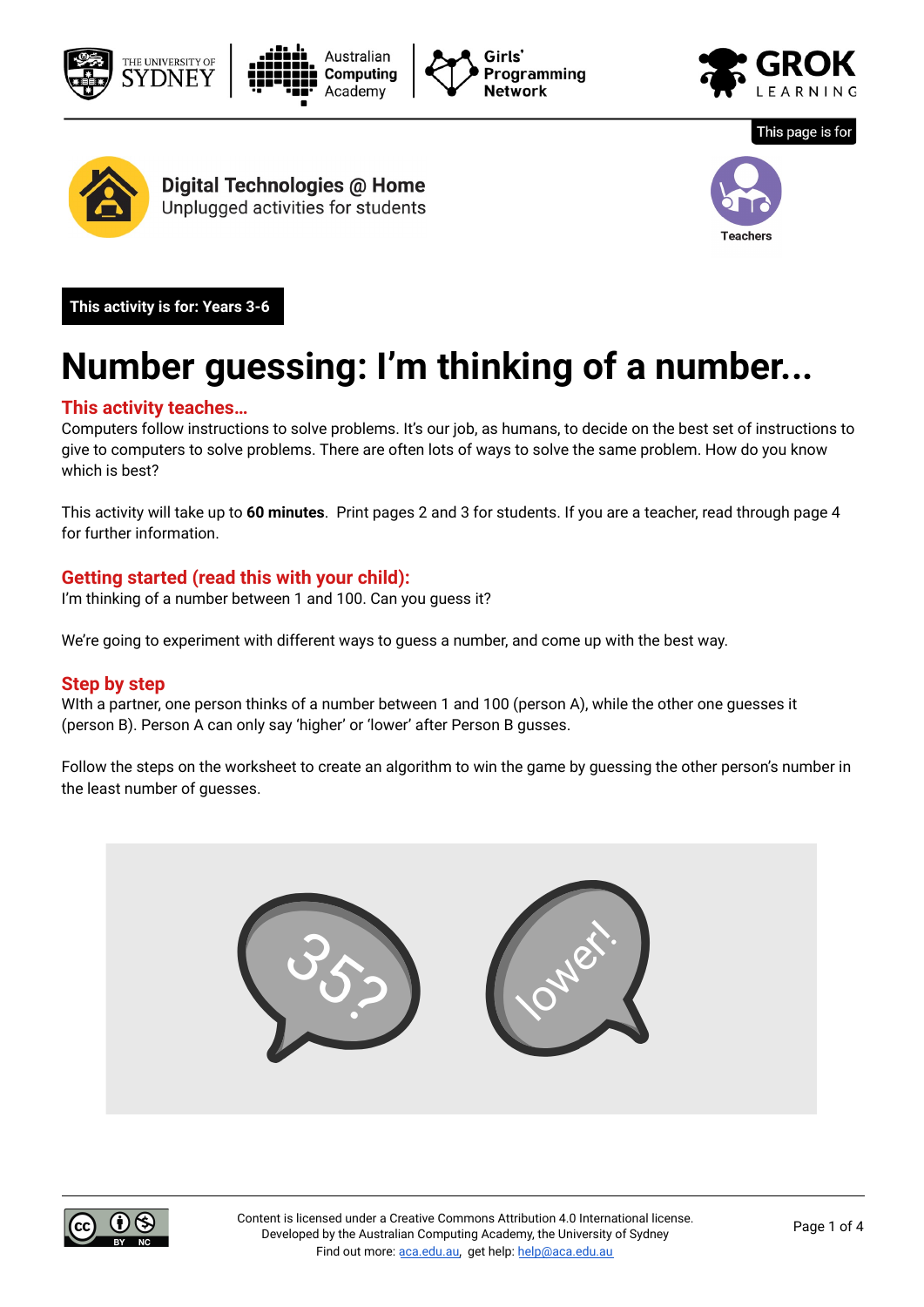# **Number Guessing**

THE UNIVERSITY OF

I'm thinking of a number between 1 and 100 ... can you guess it?

Australian

**Computing** Academy

## **Step 1**

With a family member, take turns thinking of a number from 1 to 100. One person thinks of the number, and the other person has to guess the number. (The first person has to tell you if the number they are thinking of his higher or lower than your guess.)

Record the results in the table on the right (the first line is an example). Play as many rounds as you like, and keep practicing to see how good you can get at this game.

| Step 2                                               |  |  |
|------------------------------------------------------|--|--|
| Have you figured out the best way to play this game? |  |  |

How can you guess the number with the smallest number of guesses? Write step by step instructions here:

2

Girls'

Network

Programming

3

4

5

| Hint: Will your instructions work for every game, or just one?           |  |  |
|--------------------------------------------------------------------------|--|--|
| Try to come up with a general set of instructions that will always work. |  |  |
| Try using words like 'if', 'then' and 'repeat'                           |  |  |

# **Step**

**Step 1 Step 2 Step 3** 







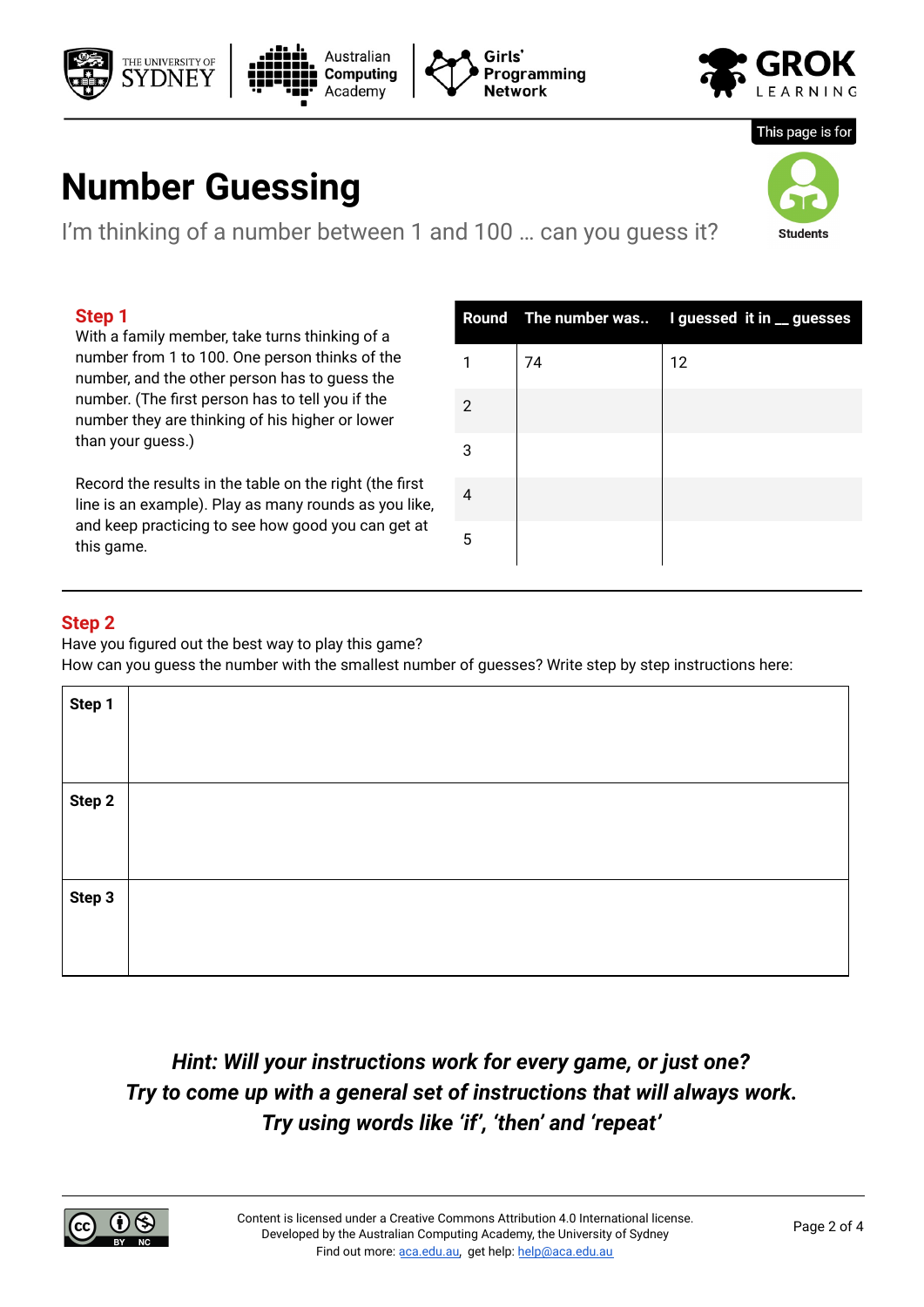







#### This page is for



#### **Step 3**

Play the game again, following the instructions you just made EXACTLY and record your results on the table on the right.

|   | Round The number was I guessed it in _ guesses |
|---|------------------------------------------------|
|   |                                                |
| 2 |                                                |
| 3 |                                                |
|   |                                                |

### **Step 4**

Do you need to change the instructions? If so, go back and change them.

#### **Step 5**

Now think of a number between 1 and 1,000. Before you start guessing, how many total guesses do you think it will take to guess the number? Write your guess here: \_\_

#### **Step 6**

Play four rounds and record your results here.

|   | was | Round The number I guessed it in _ guesses |
|---|-----|--------------------------------------------|
|   |     |                                            |
| 2 |     |                                            |
| 3 |     |                                            |
|   |     |                                            |

### **Step 7**

Are you surprised with how quickly you can guess a number between 1 and 1,000?

You've created an **algorithm** to find a number out of a big collection of numbers. If your algorithm is to do with splitting the group of numbers in half over and over, you're thinking like a computer scientist!

When computers have to search through lots and lots of information it's really helpful to have a set of instructions, or algorithm, that can do it the quickest way possible. Splitting sets of ordered numbers in half, over and over, is called **binary search.**